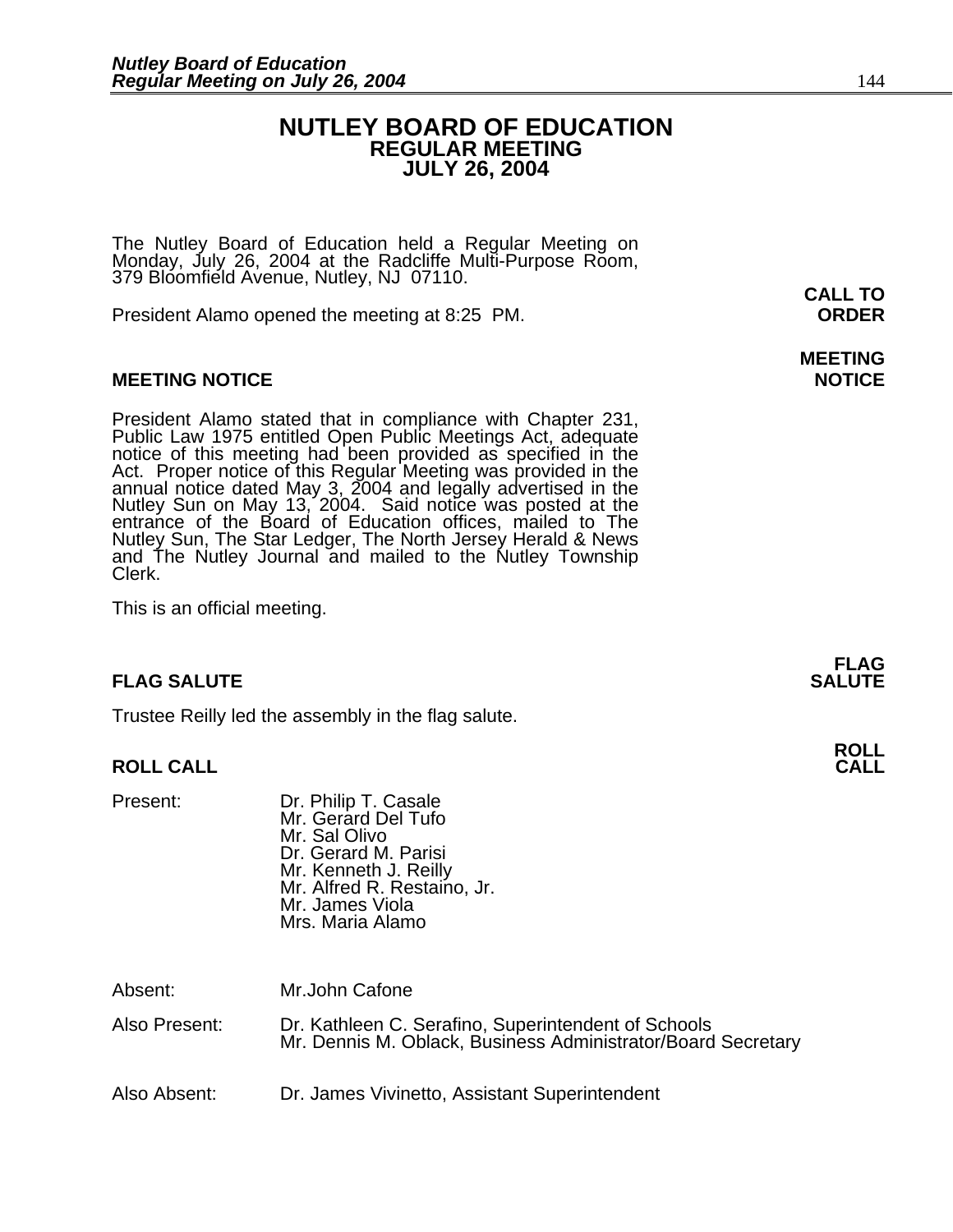### **APPROVAL OF MINUTES APPROVE**

BE IT RESOLVED that the Board of Education approves the following minutes:

 June 28, 2004 - Regular Meeting June 28, 2004 - Closed Executive Session June 28, 2004 - Conference Meeting

> Trustee Parisi moved, Trustee Del Tufo seconded, and the Board unanimously approved by voice vote a motion to approve the minutes as listed.

#### **CORRESPONDENCE CORRESPONDENCE**

Board Secretary Oblack read, and the trustees acknowledged, the following items of correspondence:

Thank-you note from Mayor Cocchiola and the Commissioners for permitting the usage of the Oval and Franklin Middle School for this year's Fourth of July celebration.

Thank-you notes from Jacqueline Meloni and Bernadette Santoriello for the Board's retirement dinner and gift.

#### **SUPERINTENDENT'S REPORT SUPT'S REPORT A**

Superintendent Serafino welcomed everyone in attendance and announced that awards would be presented tonight to students for academic and athletic achievements. Mr. Frannicola and several coaches announced the recipients of the athletic awards as stated on Schedule A as appended to these minutes.

#### **RECESS MEETING RECESS**

At 8:55 PM, upon the suggestion of President Alamo, Trustee Casale moved, Trustee Del Tufo seconded, and the Board unanimously approved by voice vote a motion to recess.

#### **RECONVENE MEETING RECONVENE**

At 9:05 p.m. Trustee Casale moved, Trustee Parisi seconded, and the Board unanimously approved by voice vote a motion to reconvene the open public meeting.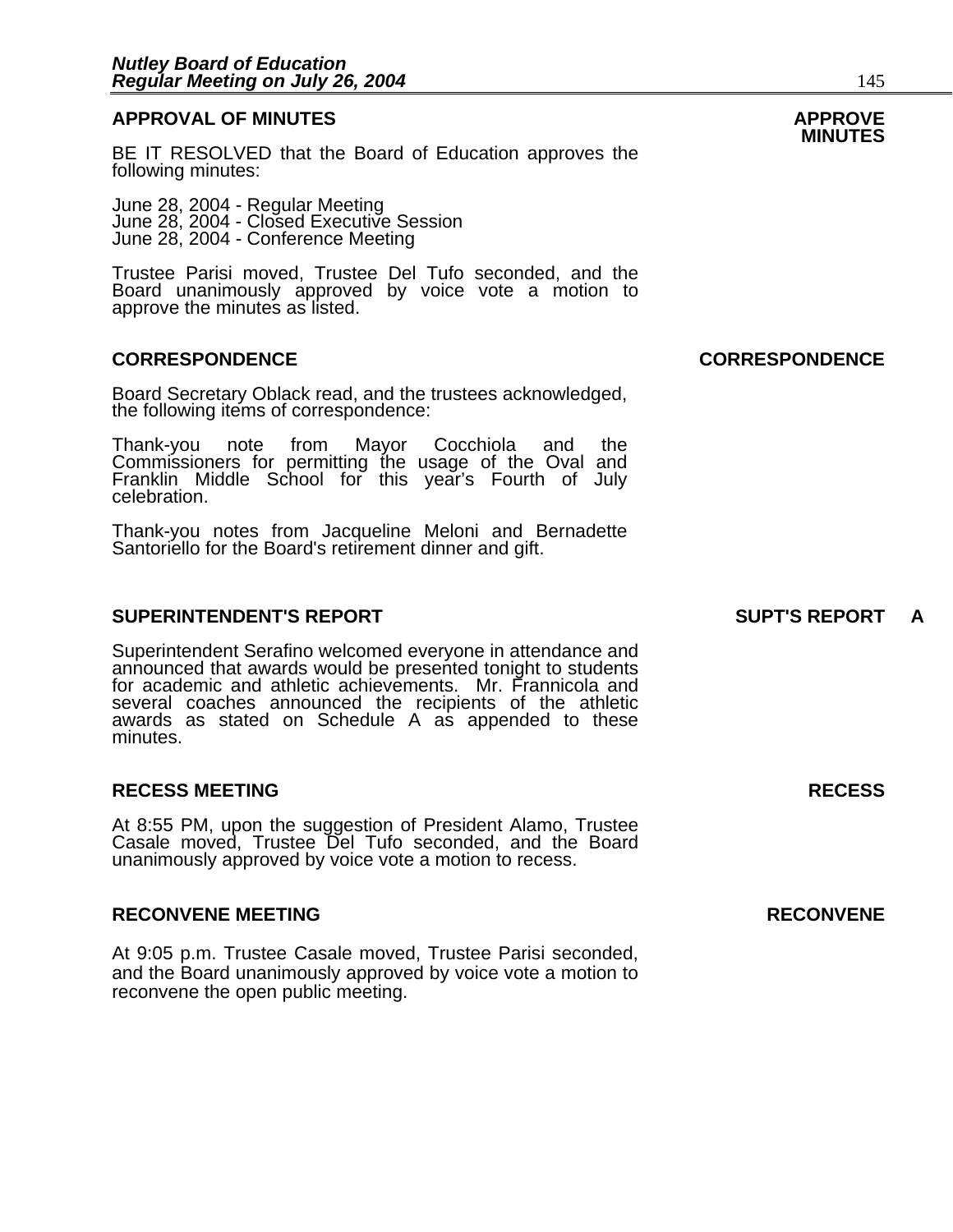### **BOARD SECRETARY'S REPORT**

Board Secretary Oblack presented the Board Secretary's Report dated July 26, 2004 as listed on the agenda.

### **HEARING OF CITIZENS (Resolutions Only) HEARING OF CITIZENS**

At this time, President Alamo opened this meeting to members of the attending public for comments and/or concerns regarding the resolutions to be voted upon in tonight's agenda.

Hearing none, President Alamo closed this portion of the meeting.

#### **SUPERINTENDENT'S RESOLUTIONS SUPT'S**

Trustee Parisi moved, and Trustee Olivo seconded, a motion that the Board approve the Superintendent's Resolutions numbers 1 through 20 as listed below.

The Superintendent's Resolutions 1 through 20 were unanimously approved by roll call vote.

#### 1. **RESIGNATION – Teacher TEACHER**

BE IT RESOLVED that the Board of Education accepts the resignation of Mrs. Anita Dubas, teacher, effective July 1, 2004.

#### **2. RESIGNATION – Athletics**

BE IT RESOLVED that the Board of Education accepts the resignations of the following coaches:

| Jennifer Citarella          | -Assistant Softball Coach |
|-----------------------------|---------------------------|
| Donald Sellari              | -Assistant Football Coach |
| <b>Christopher Strumolo</b> | -Assistant Football Coach |

## **3. AMENDING REAPPOINTMENTS - District-Wide Personnel**

BE IT RESOLVED that the Board of Education approves the amending of the resolution, approved at the June 28, 2004 Board Meeting (Schedule C) to reflect the following changes in the reappointments of the district-wide perso

### **BOARD SECRETARY'S**

## **RESOLUTIONS**

**RESIGN<br>ATHLETICS** 

**RESIGN** 

### AMEND<br>DISTRICT-WIDE  **Personnel PERSONNEL**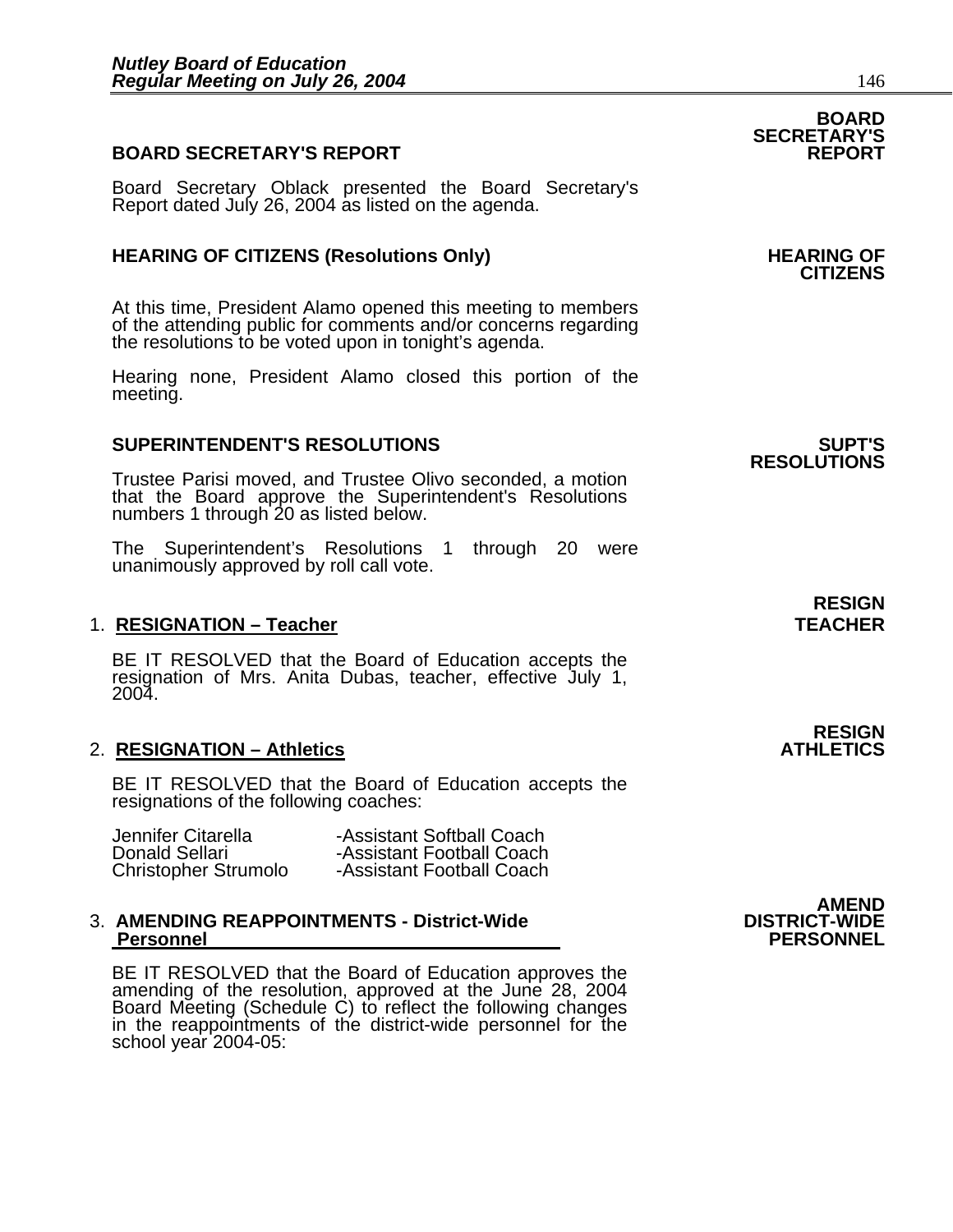|                                                                                                                                                                                    |                      |    | 2004-05<br>Salary | Longevity                           |                                 |
|------------------------------------------------------------------------------------------------------------------------------------------------------------------------------------|----------------------|----|-------------------|-------------------------------------|---------------------------------|
| <b>Manager Buildings &amp; Grounds</b>                                                                                                                                             |                      |    |                   |                                     |                                 |
| Nicolette, Philip<br><b>Stipend - Security</b>                                                                                                                                     |                      | \$ | 74,510<br>5,000   | 1,200                               |                                 |
| <b>C.I.E. Coordinator</b>                                                                                                                                                          |                      |    |                   |                                     |                                 |
| Farkas, William                                                                                                                                                                    |                      |    | 5,000             | (includes 140 hours<br>summer work) |                                 |
| <b>NCLB Grant/K-8 Testing Coordinator</b>                                                                                                                                          |                      |    |                   |                                     |                                 |
| Francioso, Mariana                                                                                                                                                                 |                      |    | 3,000             |                                     |                                 |
| <b>School Residency/Resource/Safety Officer</b>                                                                                                                                    |                      |    |                   |                                     |                                 |
| Ferrara, Natale                                                                                                                                                                    |                      |    | 32,000            | (includes travel)                   |                                 |
| 4. AMENDMENT – Transfer                                                                                                                                                            |                      |    |                   |                                     | <b>AMEND</b><br><b>TRANSFER</b> |
| BE IT RESOLVED that the Board of Education approves the<br>amending of the addendum, approved at the May 24, 2004<br>Board Meeting, to reflect a change in the following transfer: |                      |    |                   |                                     |                                 |
| Name                                                                                                                                                                               | From                 | To |                   |                                     |                                 |
| <b>Frank Francia</b>                                                                                                                                                               | High School Franklin |    |                   |                                     |                                 |
|                                                                                                                                                                                    |                      |    |                   |                                     | <b>AMENIN</b>                   |

## 5. AMENDING APPOINTMENTS - Buildings & Grounds **APPOINTMENT**<br>Employees - Custodian/Groundsman **B&G EMPLOYEES**

BE IT RESOLVED that the Board of Education approves the<br>amending of the resolution, approved at the June 28, 2004<br>Board Meeting to reflect the following changes in salary for the buildings & grounds employees listed below:

| <b>Name</b>           | Group | <b>Step</b> | <b>Salary</b>                        |
|-----------------------|-------|-------------|--------------------------------------|
| Frank Marando, Jr.    |       | 4           | $$28,554 +$<br>night stipend \$1,500 |
| <b>Edward Miller</b>  | 2     | 4           | 28,554                               |
| <b>Gerard Vecchio</b> | 2     |             | 28,554                               |

#### 6. **APPOINTMENTS - Professional Staff**

BE IT RESOLVED that the Board of Education approves the appointment of the personnel listed below for the 2004-05

# AMEND<br>APPOINTMENT

**APPOINT**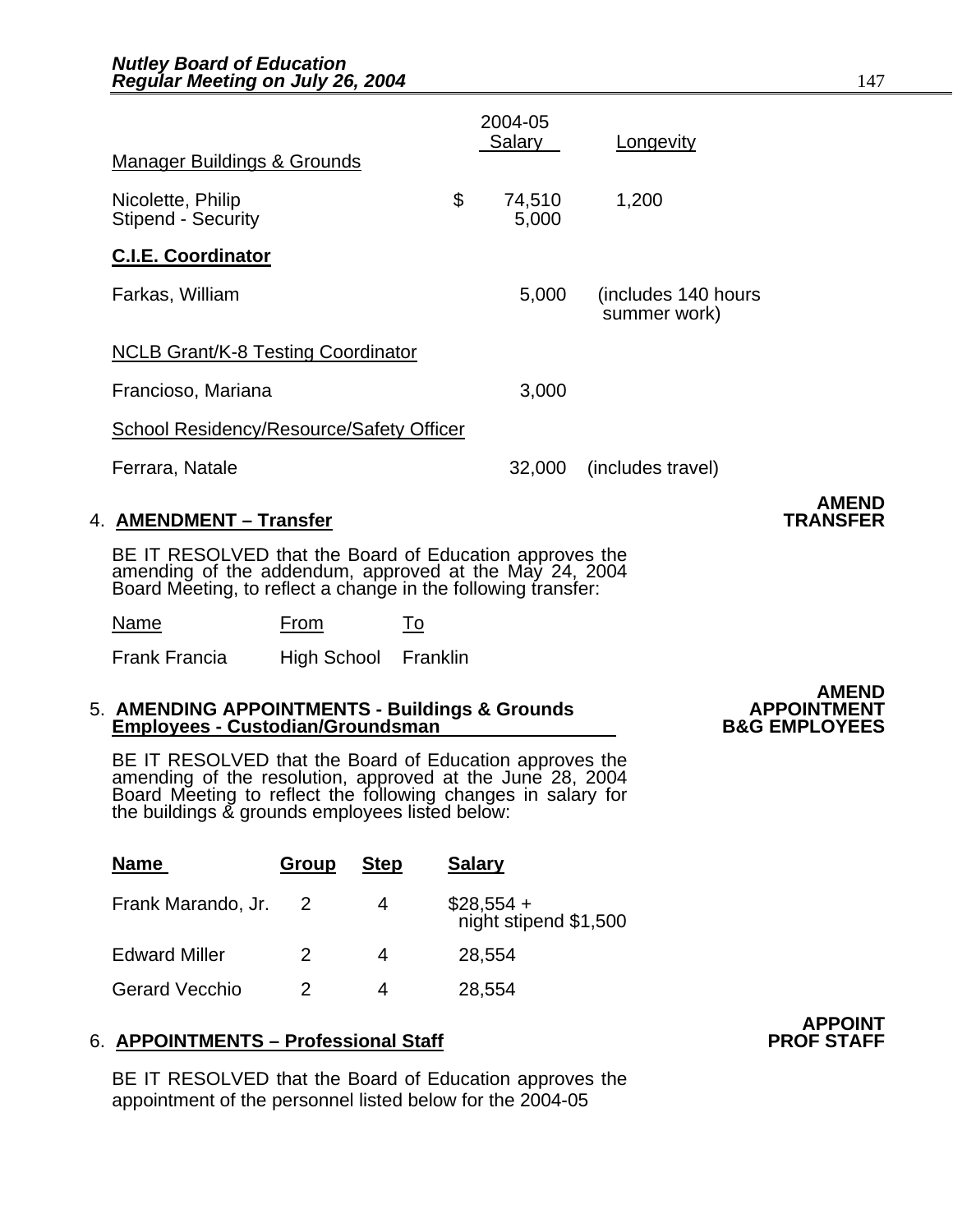school year, effective September 1, 2004 in accordance with the 2004-05 Teachers' Salary Guide:

| <b>Degree</b> | <b>Step</b> | Salary         |
|---------------|-------------|----------------|
| B.A.          | 6           | \$40,000       |
| B.A.          | 6           | 40,000         |
| $B.A.+30$     | 6           | 21,000 (p/t.5) |
| B.A.          | 6           | 20,000 (p/t.5) |
| B.A.          | 6           | 40,000         |
| $M.A.+30$     | 8           | 48,534         |
| B.A.          | 8           | 42,652         |
| M.A.          | 10          | 49,184         |
| B.A.          | 6           | 40,000         |
|               |             |                |

#### **APPOINT**  7. **APPOINTMENTS – Athletics ATHLETICS B**

BE IT RESOLVED that the Board of Education approves the athletic appointments listed on the attached Schedule B for the 2004-05 school year on the salary guide at the classification and step as indicated in accordance with the 2004-05 coaches salary guide.

# 8. **APPOINTMENTS – Special Education Summer Program SPEC ED**<br>**BE IT RESOLVED that the Board of Education approves the SUMMER PROG**

appointments of the following personnel as substitutes for the 2004 Special Education Summer Program:

Lawrence Tuorto Lawrence Tuorto - Teacher<br>Francine Lambroschino - Hourly Aide Francine Lambroschino

#### 9. **APPOINTMENT – Station Manager**

BE IT RESOLVED that the Board of Education approves the appointment of Mr. James Kelly as Station Manager for the Nutley School District from July 1, 2004 to June 30, 2005 at a stipend of \$5,752.

#### 10. **APPOINTMENT – Substitute Athletic Trainer**

BE IT RESOLVED that the Board of Education approves the appointment of Nicholas Georgetti as the substitute athletic trainer from August 12, 2004 to September 7, 2004 at the rate of \$25.00 per hour.

#### 11. **APPOINTMENT – Asbestos Program Manager**

WHEREAS, the Asbestos Hazard Emergency Response Act of 1986 (AHERA) required the Board of Education to designate a person as Asbestos Program Manager who would

 **APPOINT** 

**APPOINT<br>SUB ATHLETIC TRAINER** 

**APPOINT<br>STATION MGR** 

**APPOINT<br>ASBESTOS PROG MANAGER**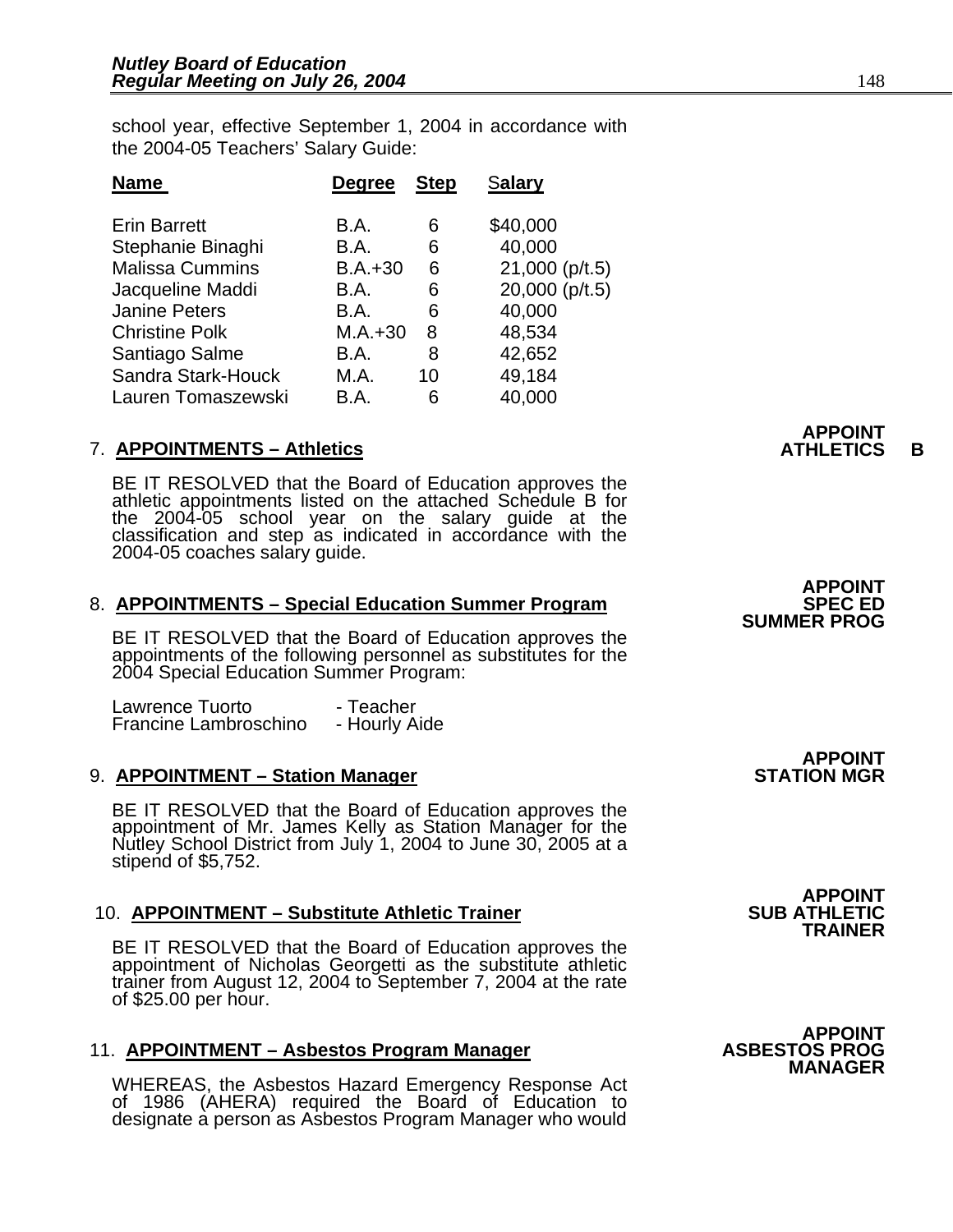be responsible to ensure that the requirements of the AHERA rules and regulations were properly implemented,

NOW, THEREFORE, BE IT RESOLVED that the Board of Education appoints Philip Nicolette as the Asbestos Program Manager for the 2004-05 school year.

### 12. **REAPPOINTMENTS – Instructional Aides INSTRUCT AIDES C**

BE IT RESOLVED that the Board of Education approves the reappointment of the instructional aides listed on the attached Schedule C for the 2004-05 school year, at the classification and step as indicated in accordance with the 2004-05 Secretarial Guide.

#### 13. **REAPPOINTMENTS – Part-time School Aides** PHAIDES D

BE IT RESOLVED that the Board of Education approves the reappointment of the part-time aides, listed on the attached Schedule D for the 2004-05 school year at the hourly rate established by the Board of Education.

### **14. EXTRA COMPENSATION**

BE IT RESOLVED that the Board of Education approves the following personnel be paid extra compensation in the amounts indicated for services rendered:

#### **PAYMENT FOR EXTRA-CURRICULAR ACTIVITIES**

#### **NAME**

#### **Nutley High School**

| Lisa Cassilli | <b>Study Buddies</b> | \$251.50 |
|---------------|----------------------|----------|
|---------------|----------------------|----------|

#### **RADCLIFFE SCHOOL**

Joyce Wood Study Buddies 251.50

#### **PAYMENT FOR GUIDANCE COUNSELORS – SUMMER - June 23, 24 and 29 and July 2, 2004**

#### High School

| Kathryn Comune           | \$880.92 |
|--------------------------|----------|
| James Mauro              | 880.92   |
| Susan Scerbo             | 880.92   |
| MaryFran Simmons-Falluca | 818.98   |

**REAPPOINT<br>INSTRUCT AIDES** 

## **REAPPOINT**

| <b>EXTRA</b> |  |
|--------------|--|
| <b>COMP</b>  |  |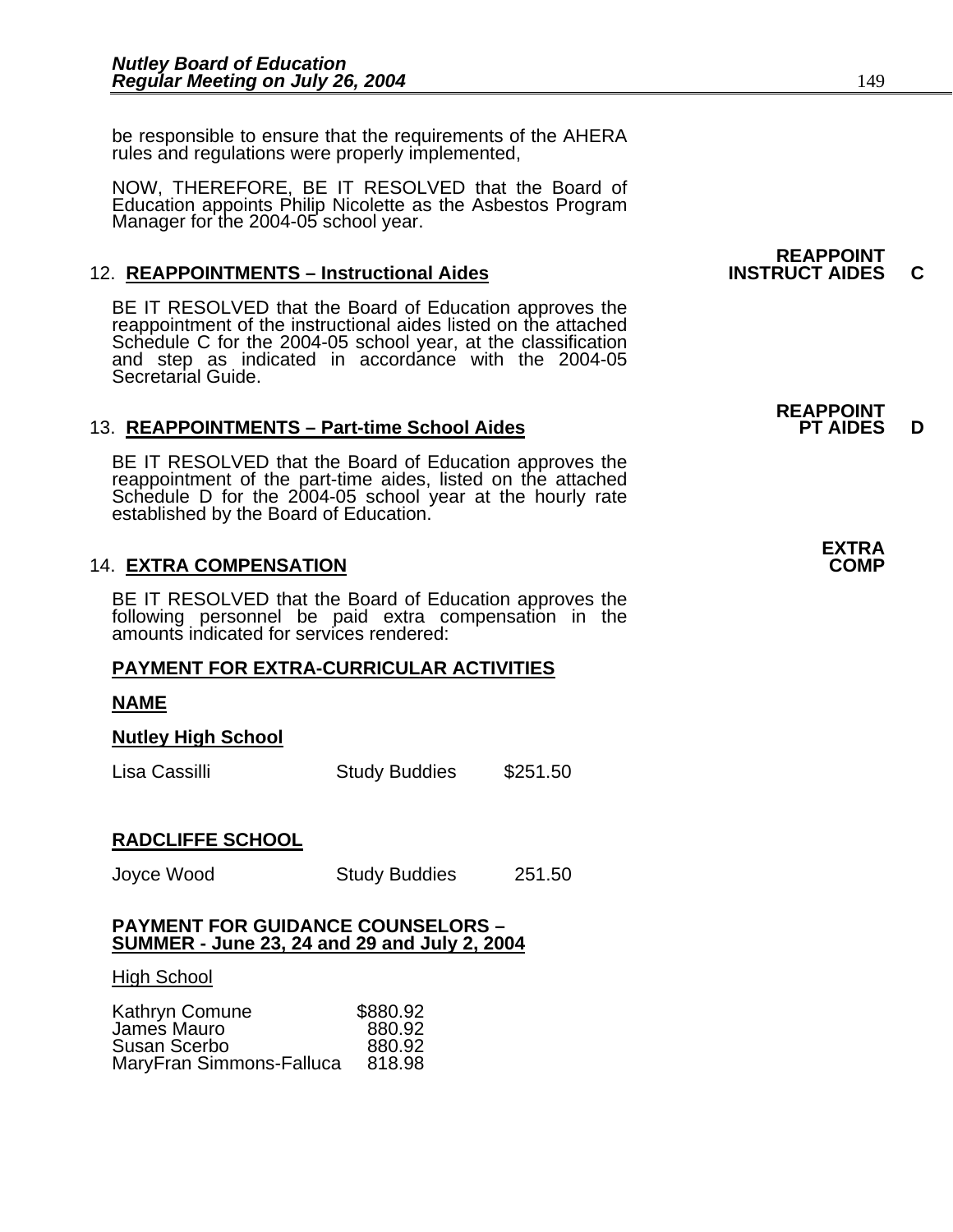#### Franklin School

| James Cummings | 880.92 |
|----------------|--------|
| Joyce Wood     | 765.80 |

#### 15. **LONGEVITY PAY PAY**

BE IT RESOLVED that the Board of Education approves the following longevity payment:

Arlene Baldino - \$1,400 Eff. Sept. 1, 2004 (15 years) Patricia Trainor - \$ 700 Eff. Sept. 1, 2004 (15 years)

#### 16. **APPROVAL OF RATES – EXTENDED DAY PROGRAM EXTENDED DAY for the 2004-05 School Year RATES RATES**

BE IT RESOLVED that the Board of Education approves the following pay rates for the Nutley Board of Education Extended Day Program for the 2004-05 school year:

| Supervisors                         | \$30.00 per hour                 |
|-------------------------------------|----------------------------------|
| <b>Teachers</b><br>Step 1<br>Step 2 | 23.00 per hour<br>25.00 per hour |
| Aides<br>Step 1<br>Step 2           | 12.00 per hour<br>15.00 per hour |
| <b>Child Care Nurse</b>             | 25.00 per hour                   |

### 17. **EXTENDED SCHOOL YEAR PROGRAM (Outgoing) – SUMMER PROG E SUMMER 2004**

BE IT RESOLVED that the Board of Education approves the Extended School Year Program, listed on the attached Schedule E, for the summer of 2004.

### 18. **EXTENDED SCHOOL YEAR PROGRAM (Incoming) - SUMMER 2004**

BE IT RESOLVED that the Board of Education accepts the following students for the extended school year program for the summer of 2004:

#### **EAST NEWARK**

(1) SLD student to attend our extended year program from June 28 through July 26, 2004. Tuition \$81.61 per diem.

#### **IRVINGTON**

(1) SLD student to attend our extended year program from June 28 through July 26, 2004.Tuition \$81.61 per diem.

## **EXTENDED**<br>SUMMER PROG

## **LONGEVITY**

# **APPROVE**<br>**EXTENDED DAY**

**EXTENDED<br>SUMMER PROG**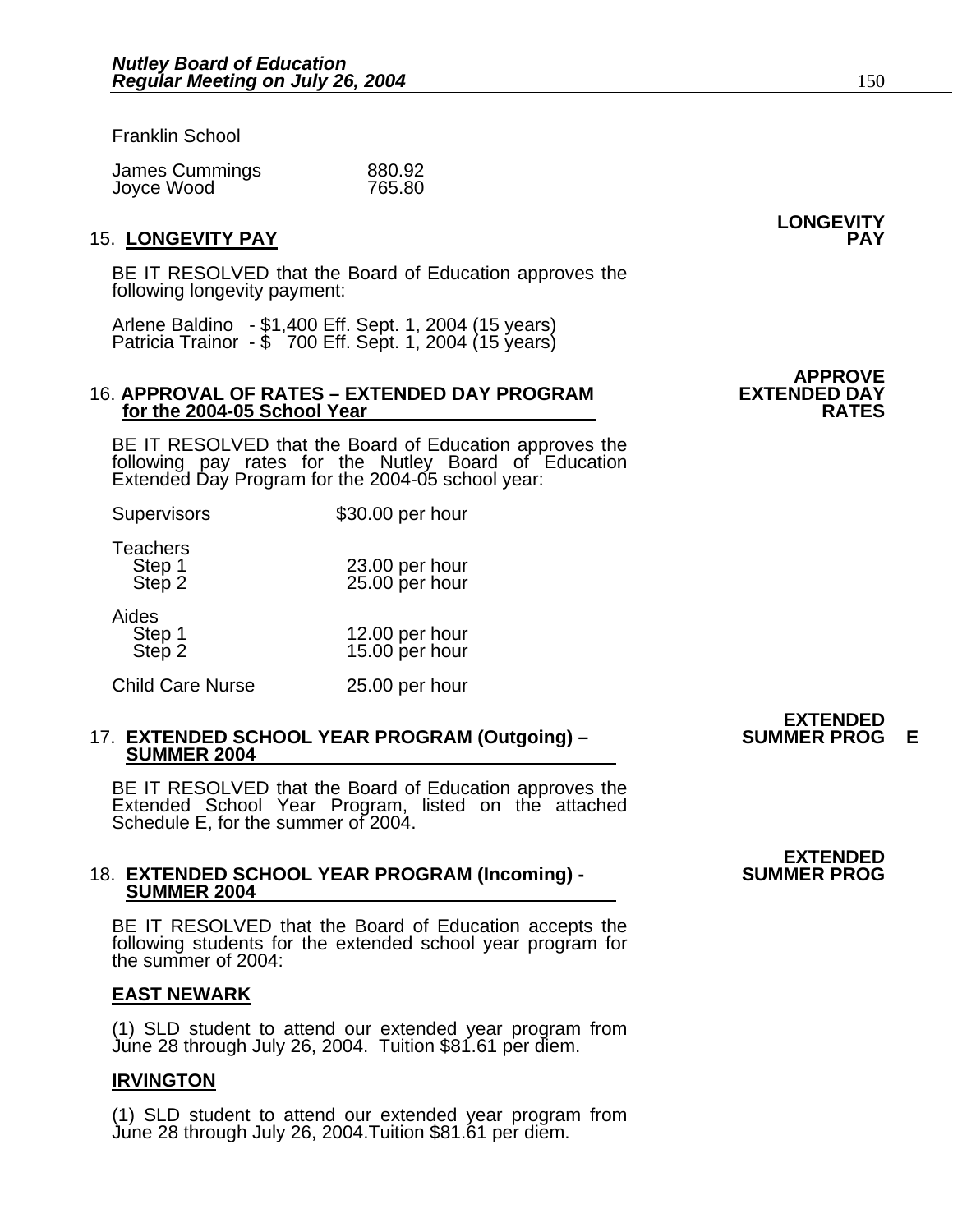### 19. **APPROVAL OF AUTOMOBILE ALLOWANCE AUTO**

BE IT RESOLVED that the Board of Education approves the payment of an allowance to Natale Ferrara in the amount of \$500.00 for the use of his personal automobile on district business for the period January 1, 2004 to June 30, 2004.

### 20. **BOARD POLICY- First Reading**

BE IT RESOLVED that the Board approves the following new Board Policy at this first reading.

Policy #5843 Extended Day Program Schedule F

### **BOARD SECRETARY'S RESOLUTIONS** SECRETARY'S

Trustee Restaino moved, and Trustee Parisi seconded, a motion that the Board approve the Board Secretary's Resolutions numbers 1 through 14 as listed below.

The Board Secretary's Resolutions 1 through 14 were unanimously approved by roll call vote with the following exceptions:

1. Trustee Reilly abstained on Resolution 3 - Bills and Mandatory Payments.

#### **1. SECRETARY & TREASURER'S REPORT**

BE IT RESOLVED that the Board of Education approves the<br>acknowledgement and acceptance of the reports of the Board<br>Secretary (Appendix A) and Treasurer of School Monies (Appendix B) for the period ending June 30, 2004.

#### 2. **CERTIFICATION OF MAJOR ACCOUNT FUND STATUS**

BE IT RESOLVED that the Nutley Board of Education certifies that as of June 30, 2004, after review of the Secretary's monthly financial report (Appropriations section) and upon consultation with the appropriate district officials, to the best of its knowledge no major account or fund has been over-<br>expended in violation of NJAC 6A:23-2.11(b) and that sufficient funds are available to meet the district's financial obligations for the remainder of the fiscal year. (Major accounts are General Fund and Debt Service.)

 **BOARD RESOLUTIONS** 

## **SECY. & TREAS. A**

 **CERTIFICATION** 

**FUND STATUS** 

### **APPROVE ALLOWANCE**

**1ST READING F** 

**BOARD**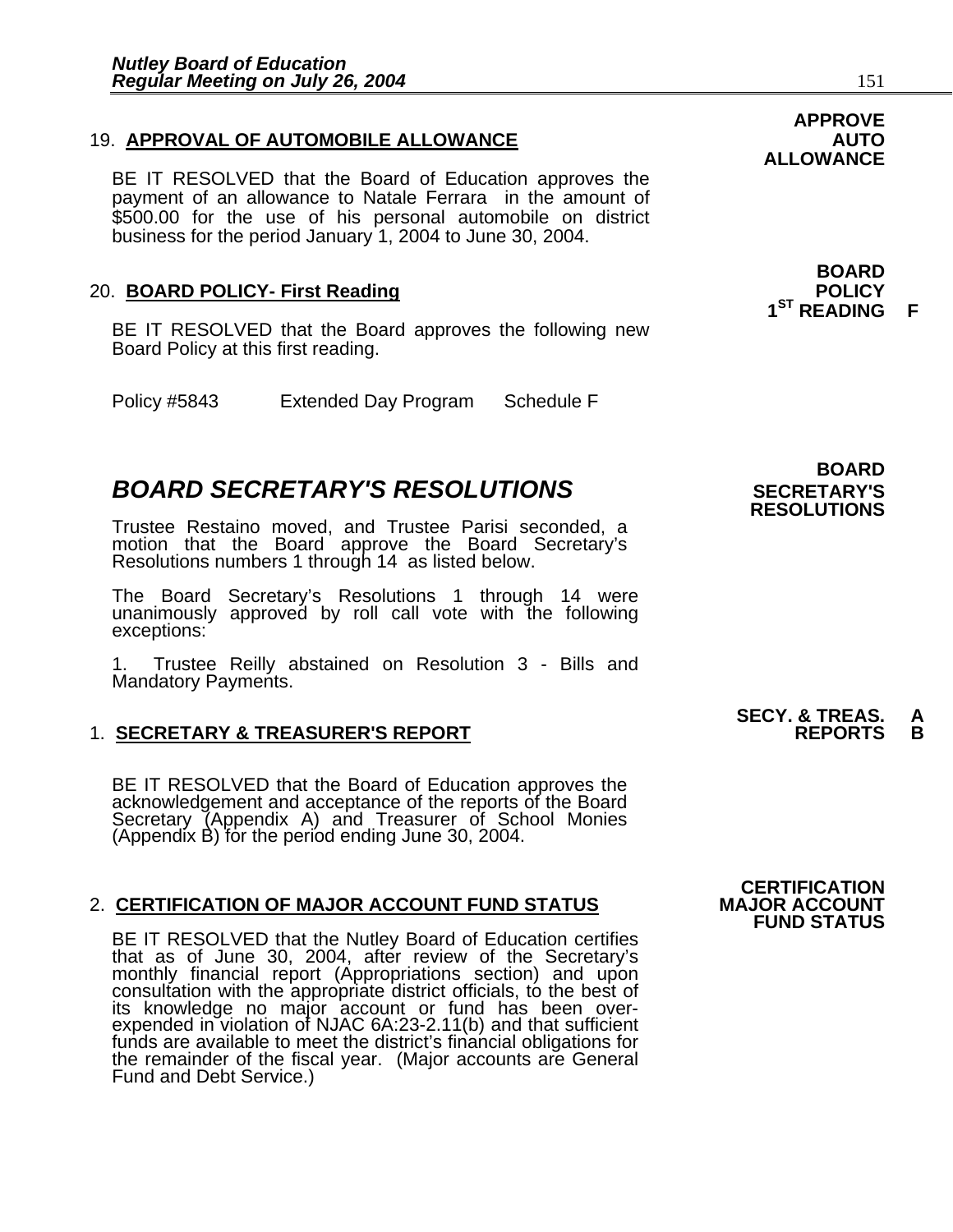3. BILLS AND MANDATORY PAYMENTS<br>BE IT RESOLVED that the Board of Education approves the **PAYMENTS** BE IT RESOLVED that the Board of Education approves the<br>payment of bills and mandatory payments dated July 26, 2004 in the total amount of \$2,191,684.54 (Appendix C).

## 4. **REQUESTS FOR USE OF SCHOOL BUILDINGS AND BUILDINGS D**

BE IT RESOLVED that the Board of Education approves the requests for the use of school buildings and grounds (Appendix D), that conform to the rules and regulations set by the Board of Education.

5. **TRANSFER SCHEDULE**<br>**BE IT RESOLVED that the Board of Education approves, in SCHEDULE**<br>**BE IT RESOLVED that the Board of Education approves, in** compliance with NJAC 6A:23-2.11(c)3ii, and NJSA 18A:22-8-1, the transfers in the 2003-04 budget dated June 30, 2004 in the amount of \$706,169 as appended (Appendix E).

6. **DEPOSITORY OF SCHOOL FUNDS - Valley National Bank OF SCHOOL FUNDS**<br>**BE IT RESOLVED that Valley National Bank be designated** the official depository for the following accounts of the Nutley Board of Education for the 2004-05 school year, and

BE IT FURTHER RESOLVED that the following officers of the various accounts be authorized to sign checks drawn on the account:

Board of Education, N.J. Unemployment Insurance Trust Fund Account

Dennis M. Oblack and Jean Unglaub

Franklin School Account

John Calicchio or Sherrie Tolve and Patricia Wowkanyn

# 7. **DEPOSITORY OF SCHOOL FUNDS - Wachovia Bank**<br>**FUNDS** BE IT RESOLVED that the Wachovia Bank be designated as

the official depository for the following account of the Nutley Board of Education for the 2004-05 school year, and

BE IT FURTHER RESOLVED that the following officers of this account be authorized to sign checks drawn on the account:

**DEPOSITORY** 

**BILLS &** 

 **USE OF GROUNDS AND GROUNDS** 

**DEPOSITORY**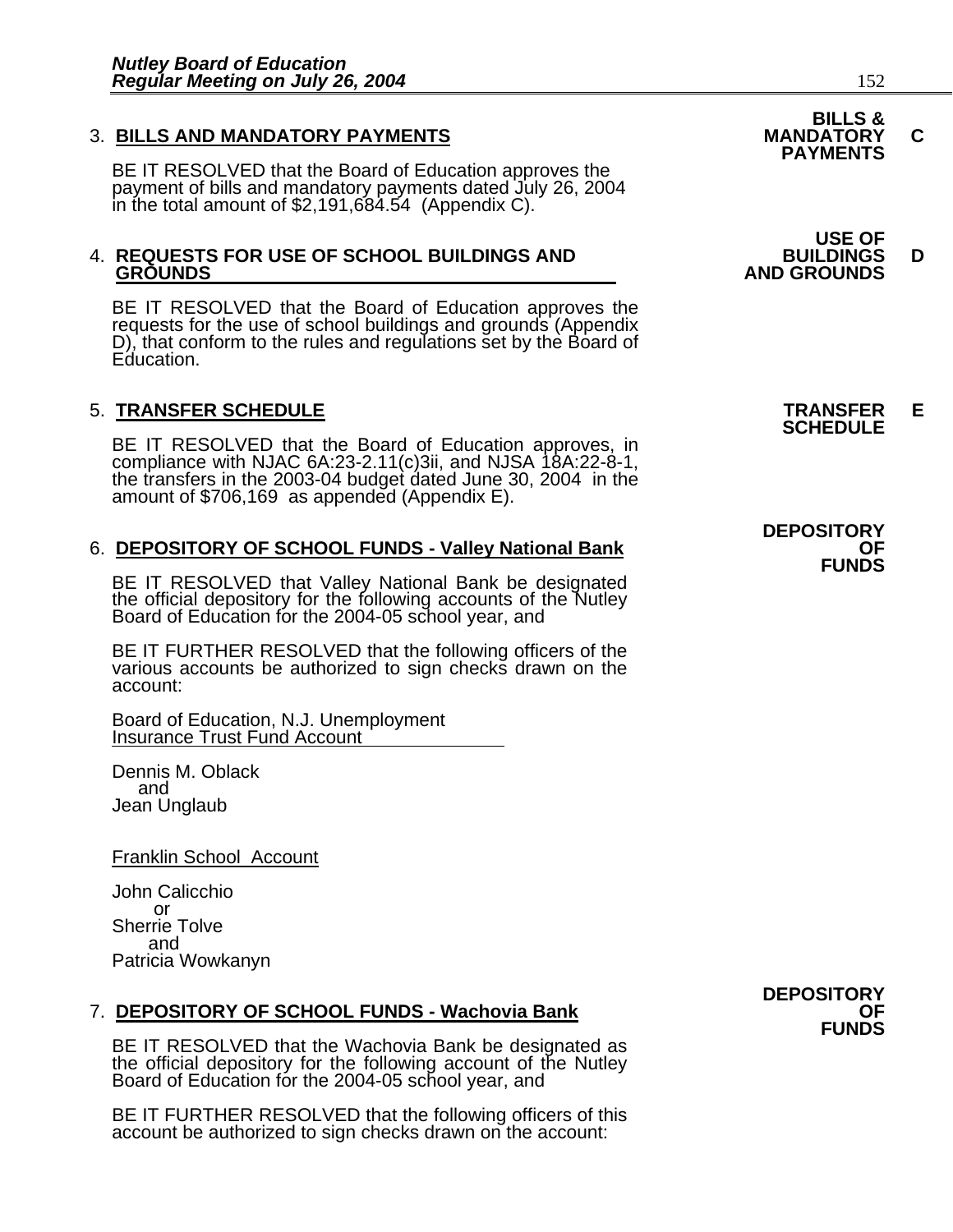Nutley High School Class of 1997

Dennis M. Oblack or San Unglaub and Sand Kathleen C. Serafino

8. **DEPOSITORY OF SCHOOL FUNDS - Commerce Bank** OF **CHOOL FUNDS**<br>**BE IT RESOLVED that the Commerce Bank be designated as PUNDS** the official depository for the following accounts of the Nutley Board of Education for the 2004-05 school year, and

BE IT FURTHER RESOLVED that the following officers of the various accounts be authorized to sign checks drawn on the accounts:

Board of Education General Account, Referendum Account and Capital Reserve Account

Primary Signatory **Alternate Signatory** 

Maria Alamo, President or Gerard M. Parisi, Vice-President

Dennis M. Oblack, Secretary or Jean Unglaub, Manager of Accounts

and

David Wilson, Treasurer of School Moneys

Board of Education Cafeteria Account

Dennis M. Oblack, Secretary and Jean Unglaub, Manager of Accounts

Board of Education Salary Account

Dennis M. Oblack, Secretary or Jean Unglaub, Manager of Accounts and

David Wilson, Treasurer of School Moneys

Extended Day Account

Dennis M. Oblack, Secretary and Jean Unglaub, Manager of Accounts

#### **Extended Day Care Funds**

Maria Cervasio , Extended Day Care Director or Rosemary Griesbach<br>and and and and Dennis M. Oblack, Secretary

**DEPOSITORY**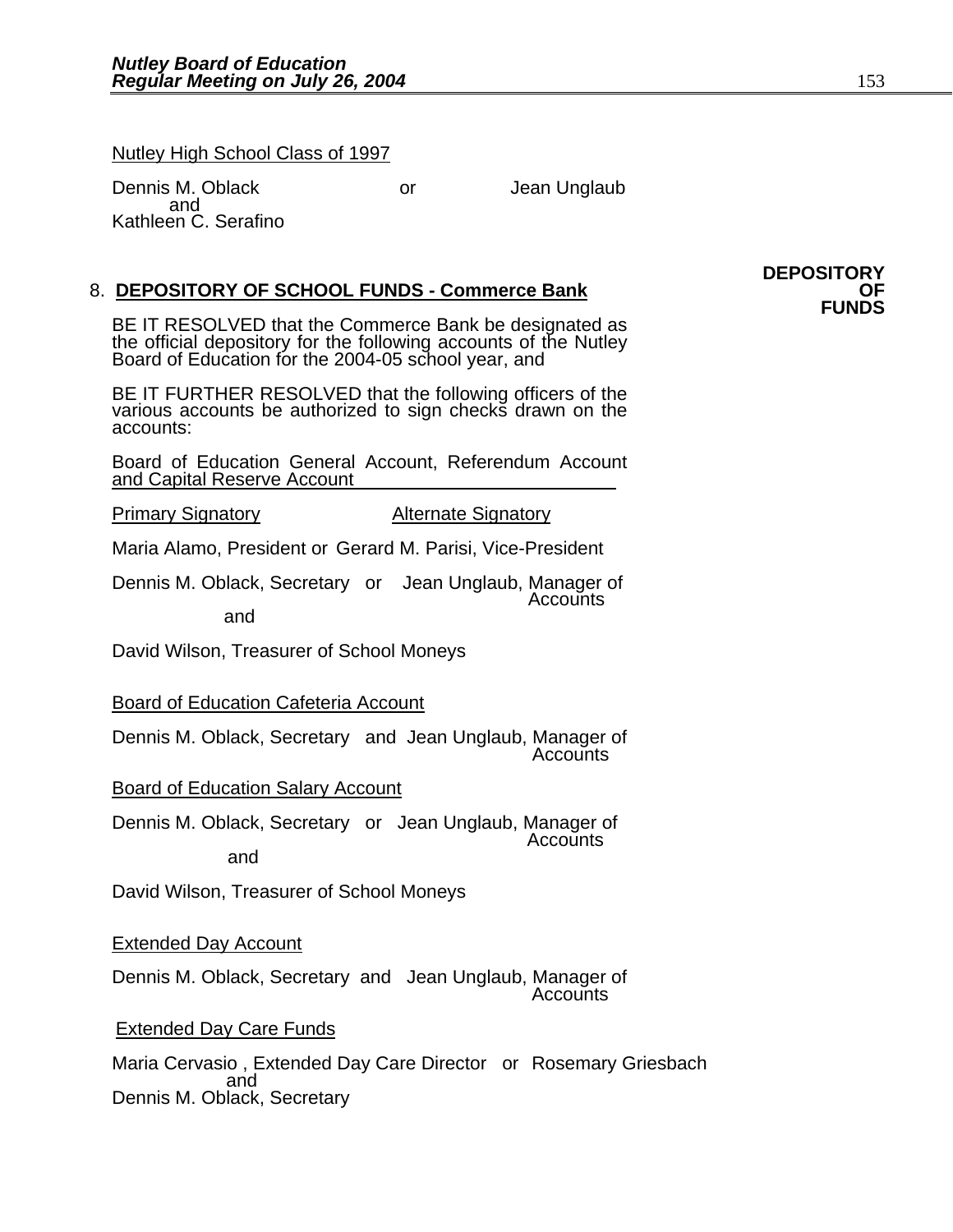BE IT FURTHER RESOLVED that the Commerce Bank be authorized to accept facsimile signatures of the check signing machine.

#### 9. **APPROVAL OF PARTIAL PAYMENT TO LEVY LEVY CONSTRUCTION COMPANY**

BE IT RESOLVED that the Board of Education approves partial payment in the amount of \$29,015.00 to Levy Construction Co., Inc. for the Nutley High School Window Replacement Project as per the recommendation of the Board's architect and construction manager.

#### 10. **THERAPEUTIC SCHOOL FOOD SERVICE AGREEMENT - SCHOOL FOOD SVCS 2004-05 School Year AGREEMENT**

BE IT RESOLVED that the Board of Education approves the Food Service Agreement with the Therapeutic School at Community Health Care Network, Inc., Belleville, NJ for the 2004-05 school year.

### 11. CAFETERIA PRICES - 2004-05 School Year **CAFETERIA PRICES** F

BE IT RESOLVED that the Board of Education approves the cafeteria prices for the 2004-05 school year as per Appendix F.

### 12. JOINT TRANSPORTATION AGREEMENT **TRANS**

BE IT RESOLVED that the Board of Education approves the following Joint Transportation Agreement with the Bloomfield Board of Education to provide transportation for special<br>education students from Bloomfield to the following schools,<br>effective September 1, 2004 through June 30, 2005. (Subject<br>to approval of the County Superintendent of

| RT#  | # OF<br><b>STUDENTS</b> | <b>SCHOOL</b>                                    | COST PER DIEM<br><b>PER CHILD</b> |
|------|-------------------------|--------------------------------------------------|-----------------------------------|
| 9    | 1                       | Children's Institute<br>Verona                   | \$43.00                           |
| 12   | 2                       | <b>ECLC</b><br>Chatham                           | \$70.00                           |
| 13   | 2                       | Allegro School<br>Cedar Knolls                   | \$81.00                           |
| 14   | 1                       | <b>Midland School</b><br>North Branch            | \$119.00                          |
| $9*$ | 14<br>$(*AM & PM)$      | <b>Vocational School</b><br><b>West Caldwell</b> | \$134.00                          |

**APPROVE PARTIAL PAY** 

**THERAPEUTIC**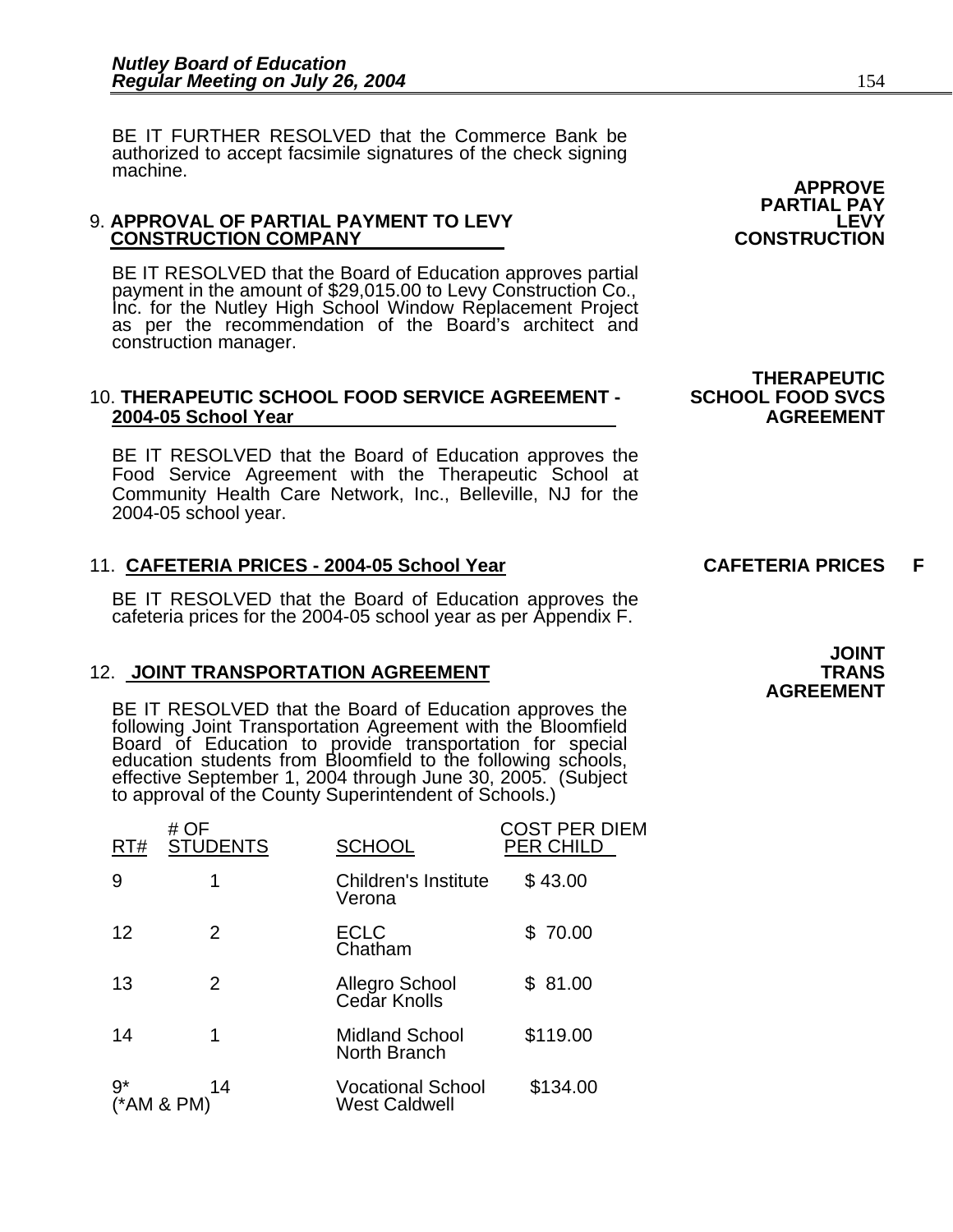An additional charge of \$10 per diem will be added for each additional student on an established route.

#### 13. **APPROVAL OF SUBMISSION OF APPLICATON FOR OF APPLICATION 2004 INCENTIVE FOR DEMONSTRATING EXCELLENCE IN ACADEMIC STANDARDS (I.D.E.A.S.)**

BE IT RESOLVED that the Board of Education approves the submission of application for the 2004 Incentive for Demonstrating Excellence in Academic Standards (I.D.E.A.S.) in the amount of \$3,945.

#### 14. **APPROVAL OF SUBMISSION OF CAPITAL PROJECTS OF CAPITAL PROJ TO NEW JERSEY DEPARTMENT OF EDUCATION**

BE IT RESOLVED that the Nutley Board of Education approves the submission of project applications to the New Jersey Department of Education for purposes of determination of Preliminary Eligible Costs under the Educational Facilities Construction and Financing Act, P.L. 2000, C.72 for the Vertical Lift at Radcliffe School and the Modular Classrooms at the Franklin and Yantacaw Schools.

### 15. APPROVAL OF PARTIAL PAYMENT TO NIRAM, INC.

Trustee Reilly moved, and Trustee Viola seconded the following resolution. Upon being put to a roll call vote the resolution was unanimously approved.

BE IT RESOLVED that the Board of Education approves partial payment in the amount of \$808,790.30 to Niram, Inc. under the Nutley High School Science Lab Refurbishment as per the recommendation of the Board's architect and construction manager.

## 16. **APPROVAL OF CONSTRUCTION SERVICES - MASONRY SERVICES, INC. G PRESERVATION SERVICES, INC.**

Trustee Del Tufo moved, and Trustee Casale seconded the following resolution. Upon being put to a roll call vote the resolution was unanimously approved.

WHEREAS there exists an immediate need for construction services to stabilize the brick facade of Lincoln Elementary School, and

WHEREAS the Essex County Superintendent of Schools has certified that the existing condition of the building facade constitutes an emergency affecting the safety of individuals on the school property, and **APPROVE PARTIAL PAY** 

**APPROVE MASONRY PRES.**

**APPROVE SUBMISSION<br>OF APPLICATION** 

**APPROVE SUBMISSION<br>OF CAPITAL PROJ**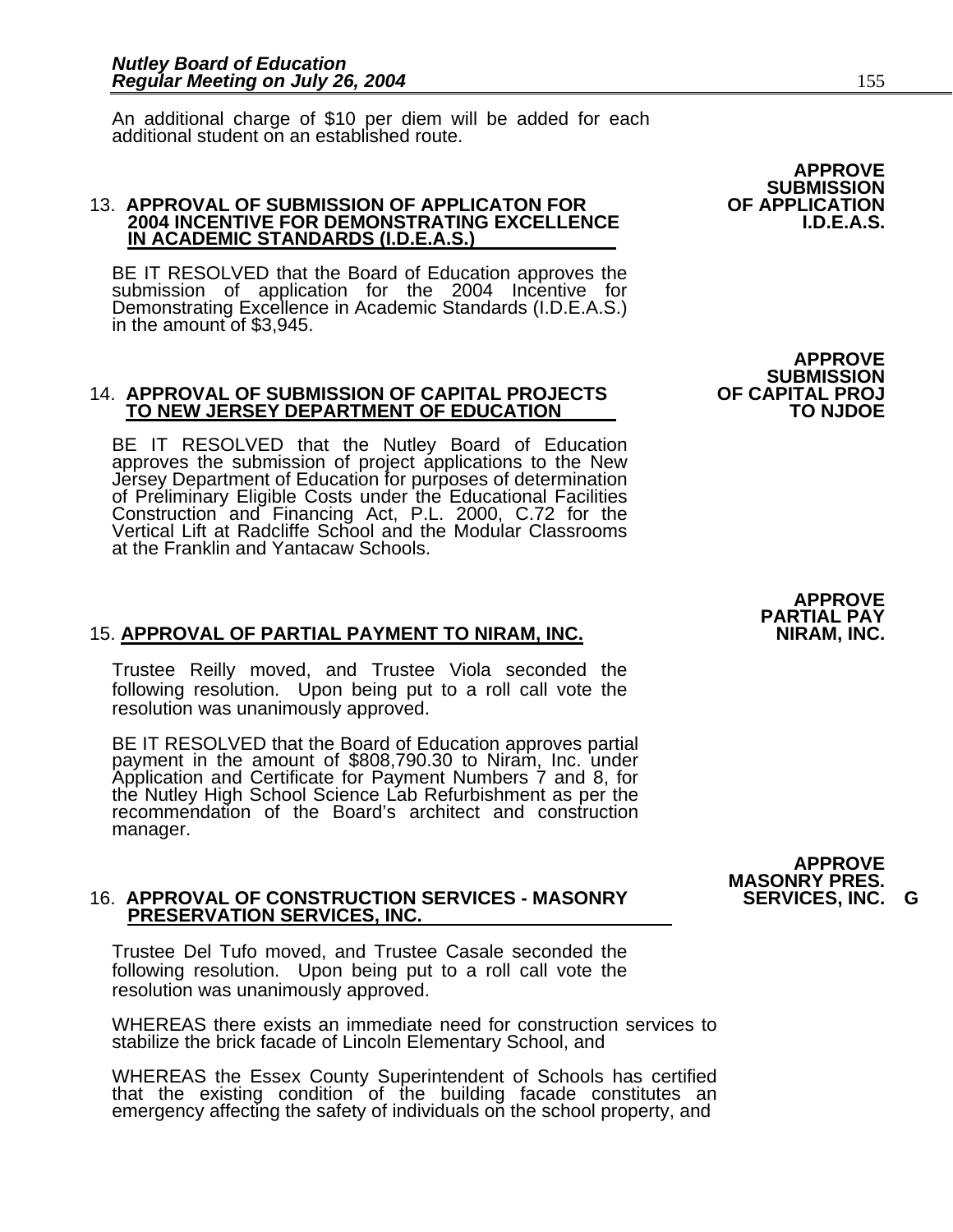WHEREAS the firm of Masonry Preservation Services, Inc. has submitted through the Board of Education's Consulting Engineers, CVM Engineers, a proposal acceptable to the Board for these stabilization services, and

WHEREAS N.J.S.A. 18A:18A-7 provides for the award of contracts for this type of emergency service without competitive bidding,

NOW THEREFORE BE IT RESOLVED that the Board of Education of the Township of Nutley approves the proposal of Masonry Preservation Services, Inc. as per the recommendation of CVM Engineers.

BE IT FURTHER RESOLVED that the cost of these services will not exceed a fixed amount of \$101,500 plus up to \$18,500 for allowance items per the Work Scope Breakdown dated July 26, 2004 (Appendix G).

#### **COMMITTEE REPORTS REPORTS**

Trustee Del Tufo - Facilities Committee

#### **HEARING OF CITIZENS CITIZENS**

At this time, President Alamo opened this meeting to members of the attending public for comments and/or concerns on any school-related matters.

Resident Terry Quirk asked questions regarding the art curriculum and requested to see the curriculum standards for that subject.

Residents Lisa Chagnon and Julie Viola questioned the status of an art room and music room for Radcliffe School.

Resident Stephanie Airey asked if lights could be put at the top of the Radcliffe School field.

Superintendent Serafino, President Alamo and several trustees responded to the concerns of the residents. Hearing no further comments, President Alamo closed this portion of the meeting.

#### **OLD BUSINESS OLD BUSINESS**

None

President Alamo asked Board Secretary Oblack to explain the impact of passage of A-99/S-1701, a bill regarding the appropriation of surplus funds for school districts.

Superintendent Serafino read a letter to the Board stating her intention to retire January 1, 2005.

**COMMITTEE** 

## **HEARING OF**

**NEW BUSINESS NEW BUSINESS**